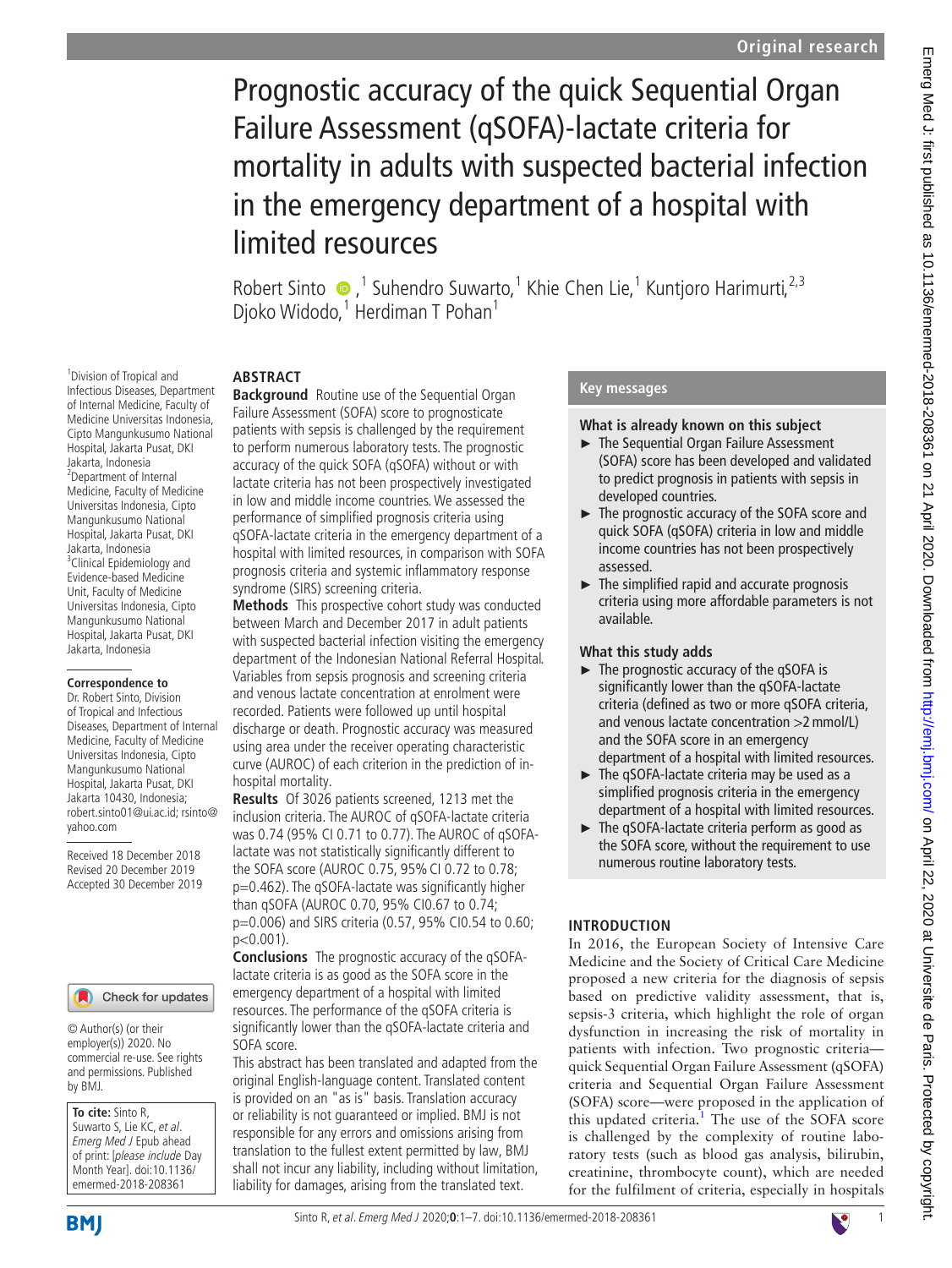with limited resources in low and middle income countries (LMICs), where most of the sepsis burden occurs.<sup>23</sup> Although the prognostic accuracy of the SOFA score and qSOFA criteria were previously determined using retrospective patient data from high income countries, such results may differ from those of patients from LMICs with more limited resources.<sup>[1](#page-5-0)</sup> Previous studies on the accuracy of the qSOFA criteria in hospitals with limited resources and in LMICs demonstrated various results.<sup>[4–7](#page-5-2)</sup>

Hyperlactataemia has been extensively studied as a valuable predictor for in-hospital mortality in patients admitted to hospital for a number of reasons, including infection. $8-10$  In areas with limited resources, including Indonesia, where delays in seeking medical care are related to a worsening prediction of infection outcome, high lactate concentrations have been identified as independent predictors of mortality in infected patients with diabetic ketoacidosis.<sup>[11](#page-6-0)</sup> Furthermore, as an important predictor of mortality, venous lactate concentrations can easily be measured using an accurate point of care test which helps in identifying patients with poor prognosis.<sup>[12](#page-6-1)</sup>

A previous study which added lactate criteria as the fourth component of the qSOFA criteria revealed no meaningful change in the predictive validity as a balance of complexity and cost alongside the three components of the qSOFA criteria.<sup>[13](#page-6-2)</sup> However, the potential use of lactate criteria in infected patients with a positive qSOFA criteria has not been previously investigated in a prospective cohort study, especially in LMICs. The aim of this study was to investigate the prognostic accuracy of the qSOFA and lactate criteria (defined as two or more qSOFA criteria, and venous lactate concentration higher than the defined cut-off) in an emergency department of a hospital with limited resources, in comparison with established prognosis criteria (ie, SOFA score, qSOFA) and screening criteria (ie, systemic inflammatory response syndrome (SIRS) criteria).

# **Methods**

#### **Study design, setting and population**

This was a prospective cohort study conducted between March and December 2017 in the emergency department of Cipto Mangunkusumo National Hospital, an Indonesian national referral hospital containing 927 beds. Adult patients (≥18 years) with suspected bacterial infection (identified as those who had received oral or parenteral antibiotics and had body fluid cultures) and who were hospitalised were consecutively included in the study after being administered the first dose of antibiotics.

#### **Data collection and endpoints**

Each patient's characteristics, vital signs and consciousness levels were recorded upon study enrolment for the included sample. These physical examination data, along with a complete blood count, creatinine, bilirubin, arterial blood gas analysis, and venous lactate measurements were recorded at their worst level during the previous 12hours before study enrolment if there were more than two measurements provided for each variable. All medical, nursing and laboratory staff in the emergency department received training on how to perform standardised measurements and record data on the above-mentioned variables before study initiation.

Prognosis criteria based on SOFA score were considered positive in the presence of two or more increments of SOFA score when compared with the patient's baseline SOFA score before bacterial infection was suspected.<sup>[1](#page-5-0)</sup> The baseline SOFA score was determined through history-taking, the presence of a past diagnosis, and from clinical and laboratory data (if available)

for established patients in the hospital's medical record system. Positive qSOFA criteria were defined as the fulfilment of two or more qSOFA criteria, that is, respiratory rate of 22/min or more, abnormal mental status (Glasgow Coma Scale 14 or less), and systolic blood pressure of 100mmHg or less.<sup>1</sup> Positive qSOFA-lactate criteria were defined as fulfilment of two or more qSOFA criteria and a venous lactate concentration higher than the determined cut-off. SIRS criteria—which included: respiratory rate >20/min or arterial carbon dioxide pressure (PaCO<sub>2</sub>)  $\langle 32 \text{mmHg}$ ; temperature  $>38^{\circ}$ C or  $<36^{\circ}$ C; pulse  $>90$  beats/ min; white blood cell count  $>12000/\mu L$  or  $< 4000/\mu L$  or  $> 10\%$ bands—were calculated for all patients.<sup>[14](#page-6-3)</sup> Positive SIRS criteria were defined as the fulfilment of two or more SIRS criteria. Patients were classified based on their fulfilment of increments of SOFA score, qSOFA, qSOFA-lactate, and SIRS criteria.

The endpoint was in-hospital mortality within 28 days; thus, patients were followed up until hospital discharge or death. Patients who were still hospitalised after 28 days were considered as failing to meet the endpoint of in-hospital mortality.

#### **Venous lactate measurement using point-of-care test**

Venous lactate was measured using the commercially available Accutrend Plus Roche, Roche Diagnostics GmbH, Mannheim and test strip Diagnostics GmbH, Mannheim. A sample of 50 µL of fresh venous blood, collected by venepuncture, was dropped into the test area containing detection reagents.<sup>15</sup> The strips were stored at a temperature of 24°C up to the stated expiration date. Accutrend Plus Roche was regularly calibrated every 6months by Diagnostic Division Roche Indonesia.

To determine the appropriate cut-off values, the receiving operating characteristic (ROC) curve analysis was used to obtain the best sensitivity and specificity for venous lactate concentration in the prediction of in-hospital mortality. The best cut-off was >2mmol/L (71% sensitifity and 69.4% specificity) with an area under the receiver operating characteristic curve (AUROC) of venous lactate concentration in the prediction of in-hospital mortality of 0.76 (95% CI 0.73 to 0.79).

#### **Ethics**

This study was approved by the Faculty of Medicine Universitas Indonesia, Cipto Mangunkusumo National Hospital Ethics Committee (ID of approval: 0040/UN2.F1/ETIK/2018). Written informed consent was obtained from all patients or their representatives in cases where the patient's mental capacity was lacking. All patients or their representatives were able to provide informed consent.

#### **Stastistical analysis**

The sample size for this study was based on an estimated AUROC of the SOFA score 0.80, with δ=0.10,  $\alpha$ =0.05 and β=0.20. The required sample size for comparison of AUROC curves was calculated to be 1142 patients.<sup>[16](#page-6-5)</sup>

Non-normally distributed variables were reported as median (IQR). Categorical variables were expressed as numbers and percentages. To assess the performance of qSOFA-lactate criteria to predict the endpoint, an ROC curve was constructed and the corresponding AUROC, sensitivity, specificity, positive and negative predictive values for a determined cut-off were calculated. This AUROC was compared with the AUROC of the SOFA score, qSOFA and SIRS criteria in order to assess the performance of every criteria.

Statistical analyses were performed using the STATA Statistical Software Version 12 (Stata Corp, College Station, TX, USA). All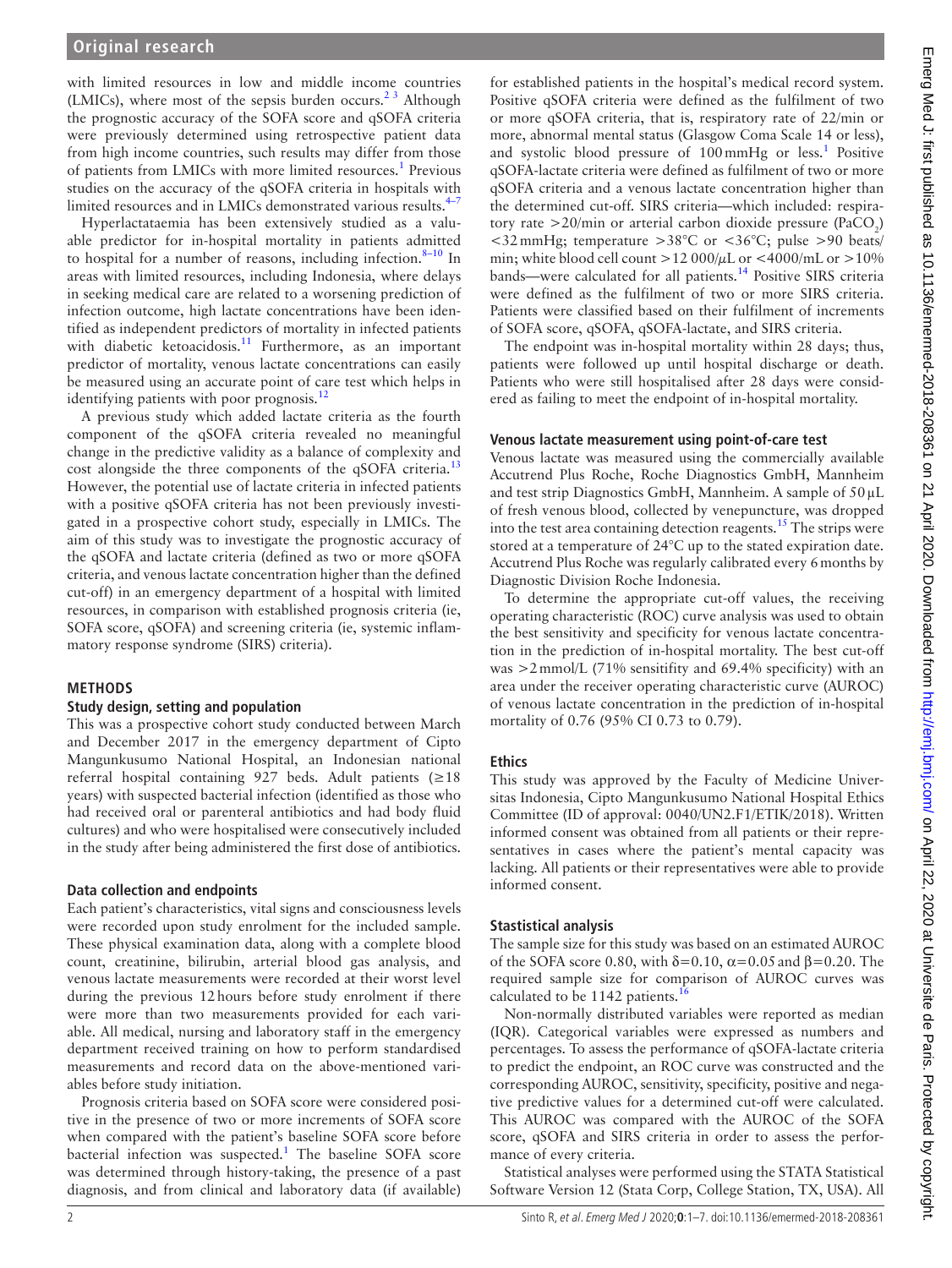

<span id="page-2-0"></span>**Figure 1** Flow diagram of study.

analyses were two-tailed, and a value of  $p < 0.05$  was required for statistical significance.

# **Patient and public involvement**

At the beginning of the study the emergency department announcement board was used to inform the public about the research questions and outcome measurements. Patients were not involved in the design of the study. Patients voluntarily participated in the study after patients or their representatives provided informed consent. Results and interpretations of every physical examination, laboratory data and outcome related to this study were explained to patients or their representatives incoordination with the treating physicians. The amount of time required to participate in this study was explained at the beginning of recruitment. The results of the study were disseminated to participants in a short message. Furthermore, dissemination of study results to the public were delivered by a poster attached to the emergency department announcement board.

#### **Results**

## **Patient characteristics**

During the recruitment period 3026 patients were screened, and 1813 patients were excluded as they were not suspected to have bacterial infection or had been included the day before. Thus a total of 1213 patients were included and observed for final analysis [\(figure](#page-2-0) 1).

The median (IQR) age was 51 (38-60) years and 637 patients (52.5%) were men. The most common findings for comorbidity, site of infection, and organ dysfunction were malignancy

(29% of cases), respiratory (66.6% of cases) and renal dysfunction (48.9% of cases), respectively. Baseline characteristics are summarised in [table](#page-3-0) 1. The SIRS criteria were  $\geq$  2 in 819 patients (67.5%), the qSOFA criteria were  $\geq$ 2 in 750 patients (61.8%), and 774 patients (63.8%) had an increment of SOFA score of ≥2. In total 599 patients (49.4%) had a venous lactate concentration >2mmol/L. Positive qSOFA-lactate criteria (defined as two or more qSOFA criteria and venous lactate concentration >2mmol/L) were fulfilled by 395 patients (32.1%).

#### **Outcome**

The overall in-hospital mortality rate was 34.7% (95% CI 32% to 37.4%). As shown in [table](#page-4-0) 2, in-hospital mortality was increased among patients meeting positive sepsis prognosis criteria compared with those not meeting positive criteria. A SOFA score with an increment of >2 points demonstrated the highest hazard ratio for mortality (HR 8.3, 95% CI 5.9 to 11.6).

# **Performance of sepsis prognosis criteria**

The prognostic performance for each of the criteria are reported in tables [3 and 4](#page-4-1). For the prediction of in-hospital mortality, the SOFA score had a sensitivity of 89.3% (95% CI 86.0 to 92.1) and a specificity of 49.8% (95% CI 46.2 to 53.3), while the simplified qSOFA-lactate score had a sensitivity of 72.4% (95% CI 67.9% to 76.6%) and a specificity of 82.1% (95% CI 79.2% to 84.6%).

An ROC curve for the prediction of in-hospital mortality was constructed with the established and proposed sepsis prognosis criteria, namely the SOFA score, qSOFA, qSOFA-lactate, and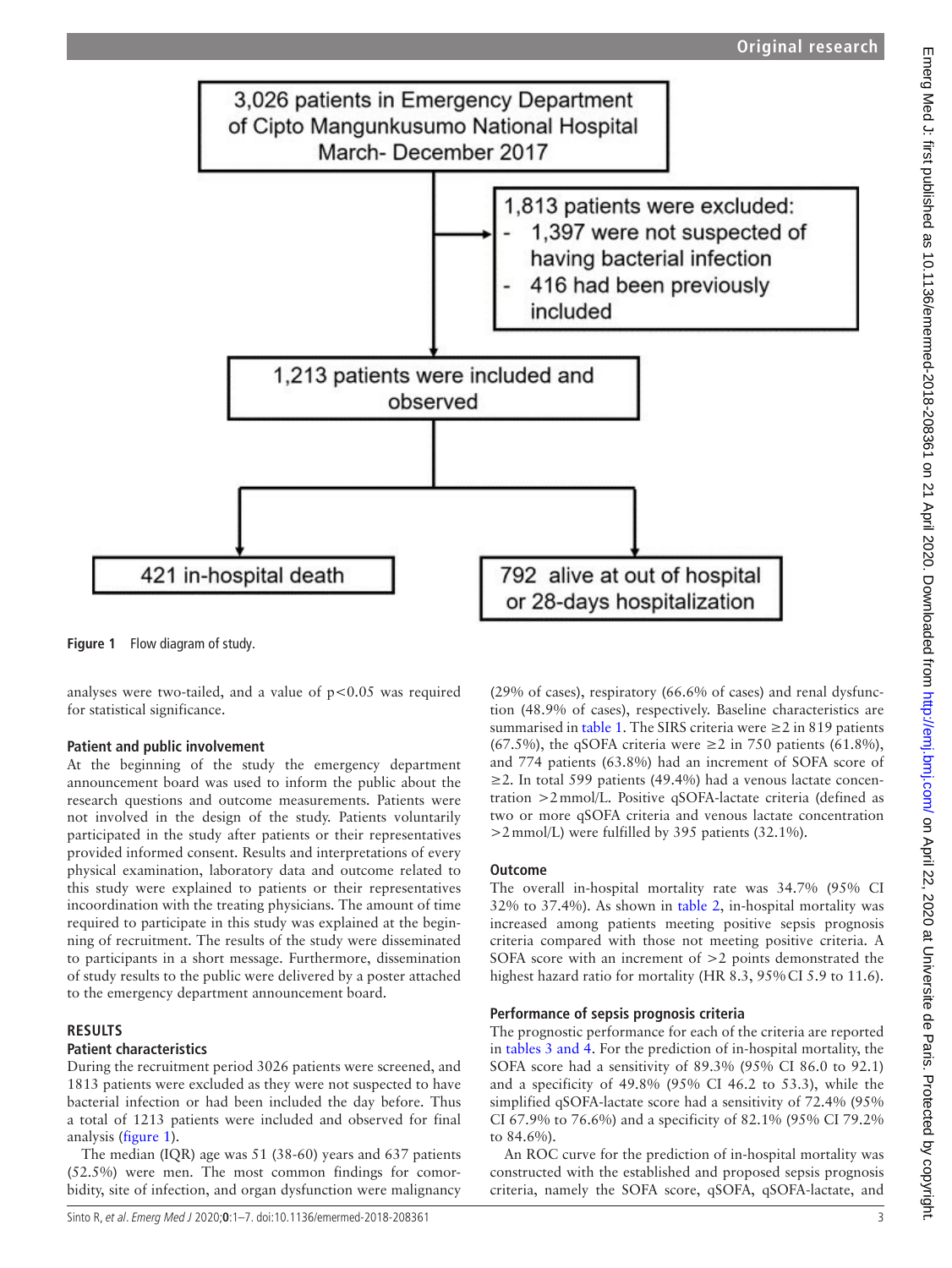# <span id="page-3-0"></span>**Table 1** Patients characteristics

| <b>Characteristics</b>                                                     | All patients<br>$(n=1213)$ | In-hospital<br>death<br>(n=421) | Alive at out-of-<br>hospital or 28 days<br>hospitalisation<br>(n=792) |
|----------------------------------------------------------------------------|----------------------------|---------------------------------|-----------------------------------------------------------------------|
| Demographic characteristics                                                |                            |                                 |                                                                       |
| Gender, N (%)                                                              |                            |                                 |                                                                       |
| Men                                                                        | 637 (52.5)                 | 214 (50.8)                      | 423 (53.4)                                                            |
| Women                                                                      | 576 (47.5)                 | 207 (49.2)                      | 369 (46.6)                                                            |
| Age (years), median (IQR)                                                  | $51(38-60)$                | 52 (38.5-60.5)                  | $50(38 - 60)$                                                         |
| Length of hospitalisation (days), median<br>(IQR)                          | $8(4-15)$                  | $4(2-8)$                        | $10(6-8)$                                                             |
| Critical care unit stays of 3 days or longer,<br>N(%                       | 339 (27.9)                 | 183 (43.5)                      | 156 (19.7)                                                            |
| Clinical characteristics                                                   |                            |                                 |                                                                       |
| Comorbidity, N (%)*                                                        |                            |                                 |                                                                       |
| Chronic heart failure                                                      | 130 (10.7)                 | 33 (7.8)                        | 97 (12.2)                                                             |
| Chronic obstructive pulmonary disease                                      | 21(1.7)                    | 8(1.9)                          | 13(1.6)                                                               |
| Chronic kidney disease                                                     | 266 (21.9)                 | 102 (24.2)                      | 164 (20.7)                                                            |
| Chronic kidney disease with routine<br>dialysis<br>Cerebrovascular disease | 56 (4.6)<br>105 (8.7)      | 18 (4.3)<br>49 (11.6)           | 38 (4.8)<br>56 (7.1)                                                  |
| Liver cirrhosis                                                            | 71(5.9)                    | 27(6.4)                         | 44 (5.6)                                                              |
| Malignancy                                                                 | 352 (29)                   | 163 (38.7)                      | 189 (23.9)                                                            |
| Diabetes mellitus                                                          | 286 (23.6)                 | 80 (19)                         | 206 (26)                                                              |
| Autoimmune disease                                                         | 33(2.7)                    | 13(3.1)                         | 20(2.5)                                                               |
| Tuberculosis infection                                                     | 100 (8.2)                  | 43 (10.2)                       | 57(7.2)                                                               |
| Site of infection, N (%)+*                                                 |                            |                                 |                                                                       |
| Neurological                                                               | 61(5.0)                    | 28(6.7)                         | 33 (4.2)                                                              |
| Respiratory                                                                | 808 (66.6)                 | 331 (78.6)                      | 477 (60.2)                                                            |
| Abdominal                                                                  | 210 (17.3)                 | 62 (14.7)                       | 148 (18.7)                                                            |
| Urinary                                                                    | 71 (5.9)                   | 16(3.8)                         | 55 (6.9)                                                              |
| Skin, soft tissue, bone and joints                                         | 247 (20.4)                 | 60 (14.3)                       | 187 (23.6)                                                            |
| <b>Typhoid fever</b>                                                       | 13 (1.1)                   | 0(0)                            | 13 (1.6)                                                              |
| Leptospirosis                                                              | 5(0.4)                     | 2(0.5)                          | 3(0.3)                                                                |
| Source of infection, N (%)‡                                                |                            |                                 |                                                                       |
| Community                                                                  | 1010 (83.3)                | 340 (80.8)                      | 670 (84.9)                                                            |
| Nosocomial                                                                 | 213 (16.7)                 | 81 (19.2)                       | 122 (15.1)                                                            |
| Bacterial culture, N (%)§*                                                 |                            |                                 |                                                                       |
| <b>Blood culture</b>                                                       | 742                        | 206                             | 536                                                                   |
| Positive                                                                   | 265 (35.7)                 | 136 (66.0)                      | 129 (24.1)                                                            |
| Negative                                                                   | 477 (64.3)                 | 70 (34.0)                       | 407 (75.9)                                                            |
| Sputum culture                                                             | 558                        | 263                             | 295                                                                   |
| Positive                                                                   | 469 (84.1)                 | 225 (85.6)                      | 244 (82.7)                                                            |
| Negative                                                                   | 89 (15.9)                  | 38 (14.4)                       | 51 (17.3)                                                             |
| Urine culture                                                              | 69                         | 16                              | 53                                                                    |
| Positive                                                                   | 59 (85.5)                  | 14 (87.5)                       | 46 (86.8)                                                             |
| Negative                                                                   | 10(14.5)                   | 2(12.5)                         | 7 (13.2)                                                              |
| Wound culture                                                              | 201                        | 51                              | 150                                                                   |
| Positive                                                                   | 174 (86.6)                 | 45 (88.2)                       | 131 (87.3)                                                            |
| Negative<br>Other (cerebrospinal fluid, pleural fluid,<br>ascites, faeces) | 27 (13.4)<br>283           | 6(11.8)<br>93                   | 19 (12.7)<br>190                                                      |
| Positive                                                                   | 164 (57.9)                 | 58 (62.4)                       | 106 (55.8)                                                            |
| Negative                                                                   | 119 (42.1)                 | 35 (37.6)                       | 84 (44.2)                                                             |
| SOFA-based organ dysfunction, N (%)*                                       |                            |                                 |                                                                       |
| Respiration                                                                | 502 (41,4)                 | 253 (60.1)                      | 249 (31.4)                                                            |
| Liver                                                                      | 225 (18,5)                 | 90(21.4)                        | 135 (17.0)                                                            |
| Cardiovascular                                                             | 278 (22.9)                 | 158 (37.5)                      | 120 (15.2)                                                            |
| Central nervous system                                                     | 415 (34,2)                 | 234 (55.6)                      | 181 (22.9)                                                            |
| Renal                                                                      | 594 (48,9)                 | 227 (54.0)                      | 367 (46.3)                                                            |
| Coagulation                                                                | 297 (24,5)                 | 111 (26.4)                      | 186 (23.5)                                                            |
| SIRS criteria, median (IQR)                                                | $3(2-4)$                   | $3(2-4)$                        | $3(2-3)$                                                              |
| SIRS > 2, N (%)                                                            | 819 (67.5)                 | 358 (85.0)                      | 461 (58.2)                                                            |
| qSOFA criteria, median (IQR)                                               | $2(1-2)$                   | $2(2-3)$                        | $2(1-2)$                                                              |
| qSOFA $\geq$ 2, N (%)                                                      | 750 (61.8)                 | 331 (78.6)                      | 419 (52.9)                                                            |
|                                                                            |                            |                                 | Continued                                                             |

# **Table 1** Continued

| <b>Characteristics</b>                                 | All patients<br>$(n=1213)$ | In-hospital<br>death<br>$(n=421)$ | Alive at out-of-<br>hospital or 28 days<br>hospitalisation<br>$(n=792)$ |
|--------------------------------------------------------|----------------------------|-----------------------------------|-------------------------------------------------------------------------|
| SOFA score, median (IQR)                               | $4(1-6)$                   | $6(3-8)$                          | $3(1-5)$                                                                |
| Increment SOFA score, median (IQR)                     | $2(1-5)$                   | $4(3-6)$                          | $2(0-4)$                                                                |
| Increment SOFA score >2, N (%)                         | 774 (63.8)                 | 376 (89.3)                        | 398 (50.3)                                                              |
| Venous lactate concentration (mmol/L),<br>median (IQR) | 1.9<br>$(1.1 - 3.4)$       | $3.4(2-5.6)$                      | $1.5(0.8 - 2.4)$                                                        |
| Positive qSOFA-lactate criteria, N (%)                 | 395 (32.5)                 | 235 (55.8)                        | 160 (20.2)                                                              |

\*Patients could be recorded for more than one item in a category.

†Site of infection(s) were determined based on emergency department diagnosis. ‡Patients were categorised as acquiring hospital (nosocomial) infections if patients were transferred to the emergency room from another healthcare facility where he or she was admitted for ≥2 calendar days. Patients who did not fulfil that criteria were categorised as acquiring community infections (including those who were<br>cared for at outpatient clinics).<sup>[25](#page-6-6)</sup>

§Contaminated samples were not included.

qSOFA, quick Sequential Organ Failure Assessment; SIRS, systemic inflammatory response syndrome; SOFA, Sequential Organ Failure Assessment.

SIRS criteria ([figure](#page-5-4) 2 and [table](#page-4-2) 4). The highest AUROC was seen in the SOFA score (0.75, 95%CI 0.72 to 0.78) and the lowest AUROC was seen in the SIRS criteria (0.57, 95%CI 0.54 to 0.6). Addition of lactate criteria to positive qSOFA criteria significantly increased its prognostic performance (p=0.006 compared with qSOFA criteria) to 0.74 (95% CI 0.71 to 0.77). The performance of this new simplified prognosis criteria was statistically similar to sepsis-3 criteria ( $p=0.462$ ).

# **Discussion**

This was the first study in Indonesia to prospectively determine the performance comparison of the SOFA score and the qSOFA criteria with the addition of lactate criteria to identify adult patients with suspected bacterial infection with higher risk of in-hospital mortality. The recommendation of using an increment of SOFA score is challenged by the routine laboratory tests required; thus, simplified prognosis criteria using more affordable parameters in hospitals with limited resources, that is, physical examination data and lactate measured by point of care test, are warranted. This study demonstrated that when used as a prognosis criterion in an Indonesian emergency department, the simplified criteria using the qSOFA-lactate criteria performs similar to the SOFA score.

Compared with the derivation and validation cohort of sepsis-3 criteria, patients included in our cohort showed a higher degree of infection severity. The median SIRS, qSOFA and SOFA scores in this study were 3, 2 and 4, respectively. These medians are higher than the medians of derivation and validation cohort of sepsis-3 criteria and a validation study reported in an emergency department in Australia[.13 17](#page-6-2) The derivation and validation cohort of the sepsis-3 study reported medians of SIRS and SOFA scores in a non-intensive care unit (ICU) population of 1 and 1, respectively, while the ICU population had a median SIRS of 3 and a median SOFA score of  $6<sup>13</sup>$  In addition, the higher degree of severity was also confirmed by the lactate concentration seen in patients in this study. The median venous lactate concentration was 1.9mmol/L, referring to nearly 50% of patients having a lactate concentration >2mmol/L. On the other hand, the derivation and validation cohort of sepsis-3 criteria patients showed a lower percentage of lactate concentration  $>2$  mmol/L, that is,  $21\%$  and  $2\%$  in ICU and non-ICU patients, respectively.<sup>13</sup> The higher proportion of positive blood cultures in this study when compared with other studies further reflects the higher degree of infection severity in our patients.<sup>[18](#page-6-7)</sup>

In the present study, the SOFA score demonstrated significantly better prognostic performance when compared with qSOFA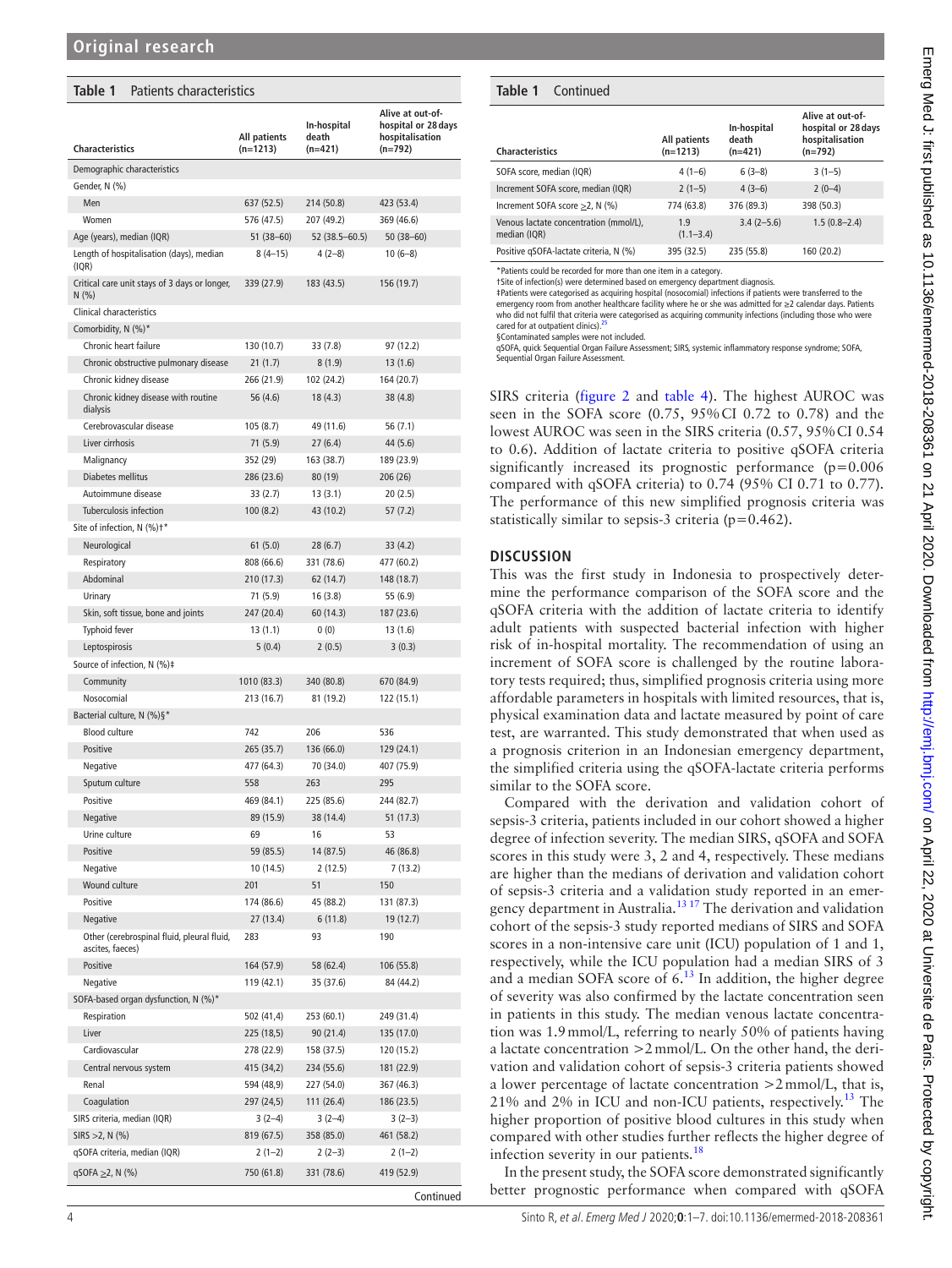<span id="page-4-0"></span>

| Table 2<br>Mortality according to sepsis prognosis criteria |                   |               |                    |               |                  |              |                            |                    |
|-------------------------------------------------------------|-------------------|---------------|--------------------|---------------|------------------|--------------|----------------------------|--------------------|
|                                                             | <b>SOFA</b>       |               | aSOFA              |               | aSOFA-lactate    |              | <b>SIRS</b>                |                    |
| Prognosis criteria                                          | $>2$ (n=774)      | $<$ 2 (n=439) | $>2$ (n=750)       | $<$ 2 (n=463) | Yes $(n=395)$    | $No (n=818)$ | $\geq$<br>$(n=819)$        | $<$ 2<br>$(n=394)$ |
| In-hospital mortality                                       | 376 (48.6)        | 45(10.3)      | 331 (44.1)         | 90(19.4)      | 235(59.5)        | 186(22.7)    | 358 (43.7)                 | 63 (15.9)          |
| Hazard ratio $(\%)$ (95% CI)*                               | 8.3 (5.9 to 11.6) |               | $3.3$ (2.5 to 4.3) |               | 5.8 (4.4 to 7.5) |              | $2.9(1.7 \text{ to } 5.4)$ |                    |

\*Group of patients not meeting positive sepsis prognosis criteria was used as reference.

qSOFA, quick Sequential Organ Failure Assessment; SIRS, systemic inflammatory response syndrome; SOFA, Sequential Organ Failure Assessment.

criteria in the non-ICU population. This finding contrasted with the derivation and validation cohort of the sepsis-3 criteria, and with several other reported validation studies. The derivation and initial external datasets validation cohort showed a significantly better performance of qSOFA criteria compared with SOFA score (0.81, 95%CI 0.80 to 0.82 vs 0.79, 95%CI 0.78 to 0.80) in the non-ICU population.<sup>[13 19](#page-6-2)</sup> The lower performance of qSOFA was similar to results of previous published validation studies in LMICs. $57$  The higher degree of infection severity may explain this finding. In populations with a higher mortality rate, a more detailed criteria is required for more accurate outcome prediction.<sup>20</sup> In addition, the most common organ dysfunction for patients in this study was renal dysfunction (48.9%), the parameter of which is not covered by the qSOFA criteria. A previous study concluded that renal dysfunction is the second strongest independent predictor of outcome when compared with other organ dysfunctions. $^{21}$  $^{21}$  $^{21}$ 

The performance of qSOFA is significantly improved by the addition of venous lactate criteria. This study demonstrated an optimal cut-off for lactate concentration of 2mmol/L, which is in accordance with data from the derivation cohort of the sepsis-3 criteria.[13](#page-6-2) Simplified criteria using the fulfilment of two or more qSOFA criteria and venous lactate concentration >2mmol/L had an AUROC comparable with criteria using an increment of 2 or higher SOFA score and is also significantly better than SIRS criteria. Lactate is a well-known metabolic indicator of microcirculation and cellular stress, and has shown a strong correlation with mortality level in critically ill patients, including those with sepsis.<sup>8-10</sup> Abnormal liver and kidney function in septic patients contributes to increased lactate levels; thus, indirectly, lactate can

also be used as a coarse indicator of organ dysfunction.<sup>[22](#page-6-10)</sup> Venous lactate has no significant difference with arterial lactate and is not interfered by the use of a tourniquet. $^{23}$  Moreover, the measurement of venous lactate using a point of care portable analyzer has proved to be a simple, rapid and accurate method.<sup>12</sup>

Although qSOFA-lactate criteria showed similar AUROC with SOFA score, they demonstrated lower sensitivity and better specificity [\(table](#page-4-1) 3). As a prognosis criteria, better specificity is a desirable property, although in diseases with high rates of mortality such as sepsis, sensitivity is considered important as well.<sup>24</sup> As can be seen in the present study, mortality was predicted in only 31.1% of patients by the qSOFA-lactate criteria, compared with 63.8% of patients by the SOFA score. The smaller population categorised as a group with a higher risk of mortality will potentially lead to an increase in more focused intensive clinical care in this population.

Contrary to the derivation and validation cohort of the sepsis-3 criteria study, the present study has several strengths. First, this study was carried out prospectively in an emergency department, thus enabling the measurement of venous lactate concentration and SOFA score components universally in every patient to assess the prognostic performance of venous lactate concentration and increment SOFA score without missing values. This study was also the first to report prospective external validation of the prognostic accuracy of SOFA score and qSOFA criteria in an LMIC in Asia and included a large sample size and proportional outcomes, ensuring adequate power. Another strength of this study was the affordable use of point-of-care testing for the measurement of venous lactate concentration, encouraging applicability in a hospital with limited resources.

<span id="page-4-1"></span>

| Table 3<br>Performance of sepsis prognosis criteria |                     |                     |                     |                     |
|-----------------------------------------------------|---------------------|---------------------|---------------------|---------------------|
| Prognosis criteria                                  | <b>SOFA</b>         | aSOFA               | qSOFA-lactate       | <b>SIRS</b>         |
| Sensitivity (%) (95% CI)                            | 89.3 (86.0 to 92.1) | 78.6 (74.4 to 82.4) | 55.8 (50.9 to 60.6) | 92.6 (89.7 to 94.9) |
| Specificity (%) (95% CI)                            | 49.8 (46.2 to 53.3) | 47.1 (43.6 to 50.6) | 82.1 (79.2 to 84.6) | 11.9 (9.7 to 14.3)  |
| PPV (%) (95% CI)                                    | 48.6 (45 to 52.2)   | 44.1 (40.6 to 47.7) | 62.3 (57.2 to 67.2) | 35.9 (35.0 to 36.7) |
| NPV (%) (95% CI)                                    | 89.7 (86.4 to 92.3) | 80.6 (76.6 to 84)   | 77.5 (74.7 to 80.5) | 75.2 (67.3 to 81.7) |

NPV, negative predictive value; PPV, positive predictive value; qSOFA, quick Sequential Organ Failure Assessment; SIRS, systemic inflammatory response syndrome; SOFA, Sequential Organ Failure Assessment.

<span id="page-4-2"></span>

| Area under the receiver operating characteristic curve (95% CI) for in-hospital mortality of sepsis prognosis criteria<br>Table 4 |                               |                               |                       |                               |
|-----------------------------------------------------------------------------------------------------------------------------------|-------------------------------|-------------------------------|-----------------------|-------------------------------|
|                                                                                                                                   | <b>SOFA</b>                   | aSOFA                         | aSOFA-lactate         | <b>SIRS</b>                   |
| <b>SOFA</b>                                                                                                                       | $0.75(0.72 \text{ to } 0.78)$ | $0.05(0.02 \text{ to } 0.08)$ | $0.01$ (0.01 to 0.02) | $0.18(0.14 \text{ to } 0.22)$ |
| qSOFA                                                                                                                             | 0.002                         | $0.70$ (0.67 to 0.74)         | $0.04$ (0.01 to 0.07) | $0.13$ (0.09 to 0.17)         |
| qSOFA-lactate                                                                                                                     | 0.462                         | 0.006                         | $0.74$ (0.71 to 0.77) | $0.17(0.13 \text{ to } 0.21)$ |
| <b>SIRS</b>                                                                                                                       | < 0.001                       | < 0.001                       | < 0.001               | $0.57(0.54 \text{ to } 0.60)$ |

The data in the dark grey-shaded diagonal cells indicate the AUROC (95%CI) for each diagnosis criteria. Below the AUROC data cells are p values for comparisons between criteria, while above the AUROC data cells are AUROC differences (95%CI).

AUROC, area under the receiver operating characteristic curve; qSOFA, quick Sequential Organ Failure Assessment; SIRS, systemic inflammatory response syndrome; SOFA, Sequential Organ Failure Assessment.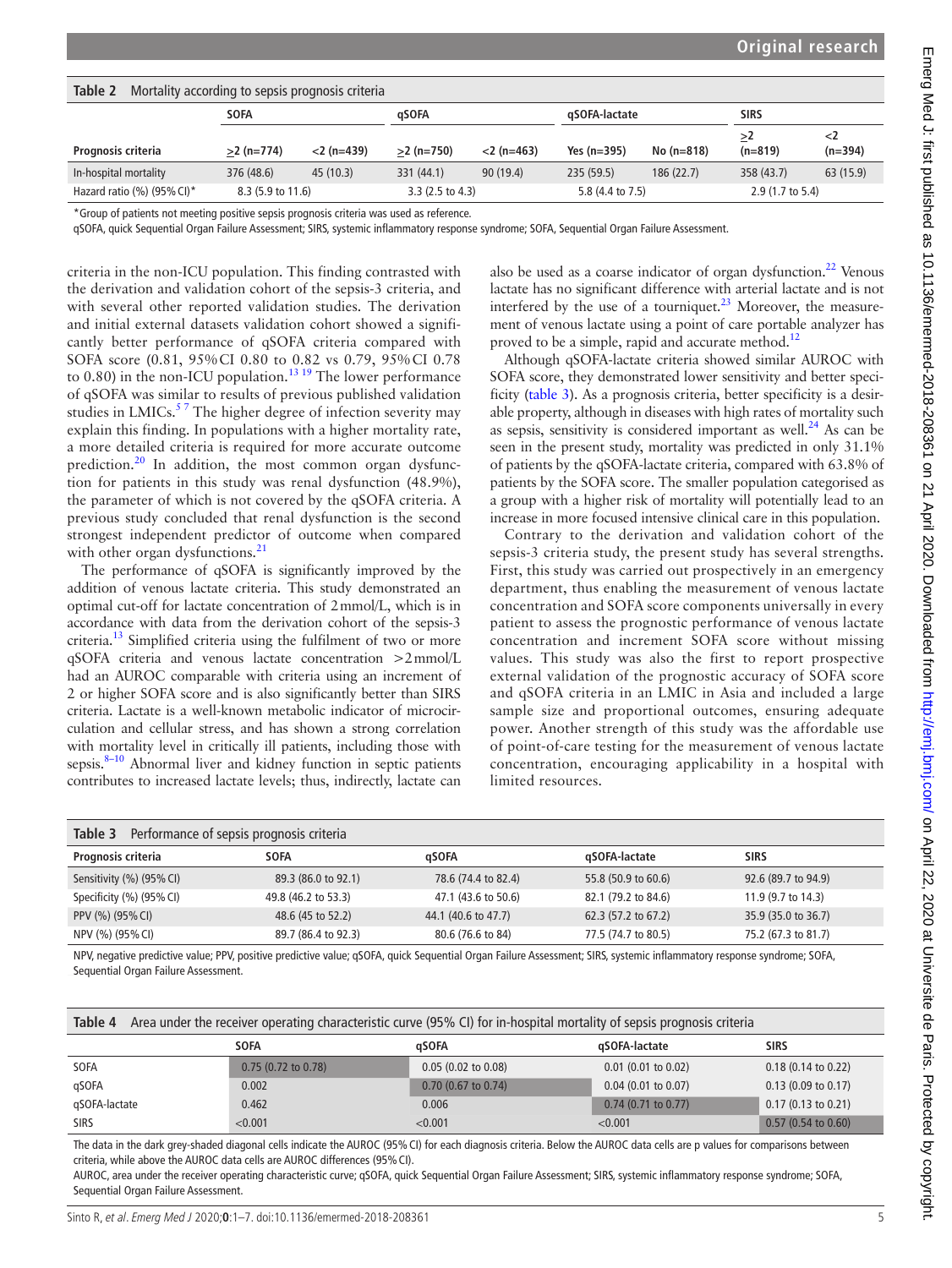

<span id="page-5-4"></span>**Figure 2** Receiver operating characteristic curve for in-hospital mortality of sepsis prognosis criteria. ROC, receiving operating characteristic; SIRS, systemic inflammatory response syndrome; SOFA, Sequential Organ Failure Assessment; qSOFA, quick Sequential Organ Failure Assessment.

This study had some limitations. First, we included patients with suspected infection and did not follow the final diagnosis of infection. Second, the increment of the SOFA score was determined based on subtraction of the current SOFA score from the baseline SOFA score derived from history-taking, past diagnosis, and clinical and laboratory data (if available) for patients found in the hospital's medical record system. Unknown past medical history and laboratory data could potentially lead to bias in the increment of SOFA score calculation. However, these two limitations are some of the reallife problems which are faced by physicians in daily practice, therefore making the results of this study applicable to daily clinical practice in hospital emergency departments of LMICs.

Thirdly, although this study was conducted in Indonesia, which is a tropical country, rates of the tropical infectious diseases which were included were low (1.1% typhoid fever and 0.4% leptospirosis). Furthermore, the two major tropical non-bacterial infections that are treated without antibiotic use, dengue infection and malaria, did not meet the inclusion criteria and hence were not included in the present study. The study was conducted in a national referral hospital in Indonesia. According to Indonesian regulations, restricted referral to our hospital was indicated in complicated cases or in the presence of multi-organ failure requiring comprehensive care and consultations from sub-specialties. Patients with uncomplicated tropical infectious diseases should be managed in city or provincial hospitals. Thus, the result of our study is

more applicable for potential generalisation in non-tropical infectious diseases. Further similar studies in various tropical infection patients are needed for potential generalisation in emergency departments of LMIC country hospitals mainly managing tropical infections. In addition, this study included adult patients only and therefore did not evaluate the prognostic accuracy of sepsis diagnosis criteria in paediatrics. Future multicentre research on the impact of the use of this simplified sepsis prognosis criteria in hospitals with limited resources is warranted.

# **Conclusions**

When used as sepsis prognosis criteria in emergency departments of hospitals with limited resources, the simplified qSOFA-lactate criteria perform as well as the SOFA score. The prognostic performance of the qSOFA is significantly lower than the qSOFA-lactate criteria and SOFA score.

**Acknowledgements** The authors thank William Djauhari, MD, Agnes Theodora Chandra, MD, Tita Yulianti, Djati Febby Puja and Utami Susilowati for their help in collecting data and performing venous lactate concentration measurement. We would like to thank Editage (www.editage.com) for English language editing.

**Contributors** Conception and design of the study: RS, SS, KCL, KH, DW, HTP. Statistical analysis: RS, SS, KH. Drafting the article: RS, SS, KCL, KH. Revising the article critically for important intellectual content: RS, SS, KCL, KH, DW. Final approval of the version to be submitted: RS, SS, KCL, KH, DW, HTP.

**Funding** This study was supported by the Operational Research Grant of Cipto Mangunkusumo National Hospital 2017. The funder had no role in design and conduct of the study, manuscript and decision to submit the manuscript for publication.

**Competing interests** None declared.

**Patient consent for publication** Written informed consent was obtained from all patients or their representatives. All subjects or their representatives were able to provide informed consent.

**Ethics approval** The Faculty of Medicine Universitas Indonesia, Cipto Mangunkusumo National Hospital Ethics Committee, Jakarta, Indonesia approved the study (ID of approval: 0040/UN2.F1/ETIK/2018). Written informed consent was obtained from all patients or their representatives.

**Provenance and peer review** Not commissioned; externally peer reviewed.

**Data availability statement** All data relevant to the study are included in the article or uploaded as supplementary information.

#### **ORCID iD**

Robert Sinto<http://orcid.org/0000-0003-3857-300X>

# **References**

- <span id="page-5-0"></span>1 Singer M, Deutschman CS, Seymour CW, et al. The third International consensus definitions for sepsis and septic shock (sepsis-3). [JAMA](http://dx.doi.org/10.1001/jama.2016.0287) 2016;315:801–10.
- <span id="page-5-1"></span>2 Vincent J-L, Moreno R, Takala J, et al. The SOFA (Sepsis-related Organ Failure Assessment) score to describe organ dysfunction/failure. [Intensive Care Med](http://dx.doi.org/10.1007/BF01709751) 1996;22:707–10.
- 3 Fleischmann C, Scherag A, Adhikari NKJ, et al. Assessment of global incidence and mortality of hospital-treated sepsis. Current estimates and limitations. [Am J Respir Crit](http://dx.doi.org/10.1164/rccm.201504-0781OC) [Care Med](http://dx.doi.org/10.1164/rccm.201504-0781OC) 2016;193:259–72.
- <span id="page-5-2"></span>4 Adhikari NKJ, Rubenfeld GD. qSOFA score for patients with sepsis in low- and middleincome countries. [JAMA](http://dx.doi.org/10.1001/jama.2018.6413) 2018;319:2175–7.
- <span id="page-5-5"></span>5 Huson MAM, Kalkman R, Grobusch MP, et al. Predictive value of the qSOFA score in patients with suspected infection in a resource limited setting in Gabon. Travel Med [Infect Dis](http://dx.doi.org/10.1016/j.tmaid.2016.10.014) 2017;15:76–7.
- 6 Huson MAM, Katete C, Chunda L, et al. Application of the qSOFA score to predict mortality in patients with suspected infection in a resource-limited setting in Malawi. [Infection](http://dx.doi.org/10.1007/s15010-017-1057-5) 2017;45:893–6.
- 7 Rudd KE, Seymour CW, Aluisio AR, et al. Association of the quick sequential (sepsisrelated) organ failure assessment (qSOFA) score with excess hospital mortality in adults with suspected infection in low- and middle-income countries. [JAMA](http://dx.doi.org/10.1001/jama.2018.6229) 2018;319:2202.
- <span id="page-5-3"></span>8 Kruse O, Grunnet N, Barfod C. Blood lactate as a predictor for in-hospital mortality in patients admitted acutely to hospital: a systematic review. Scand J Trauma Resusc [Emerg Med](http://dx.doi.org/10.1186/1757-7241-19-74) 2011;19:74.